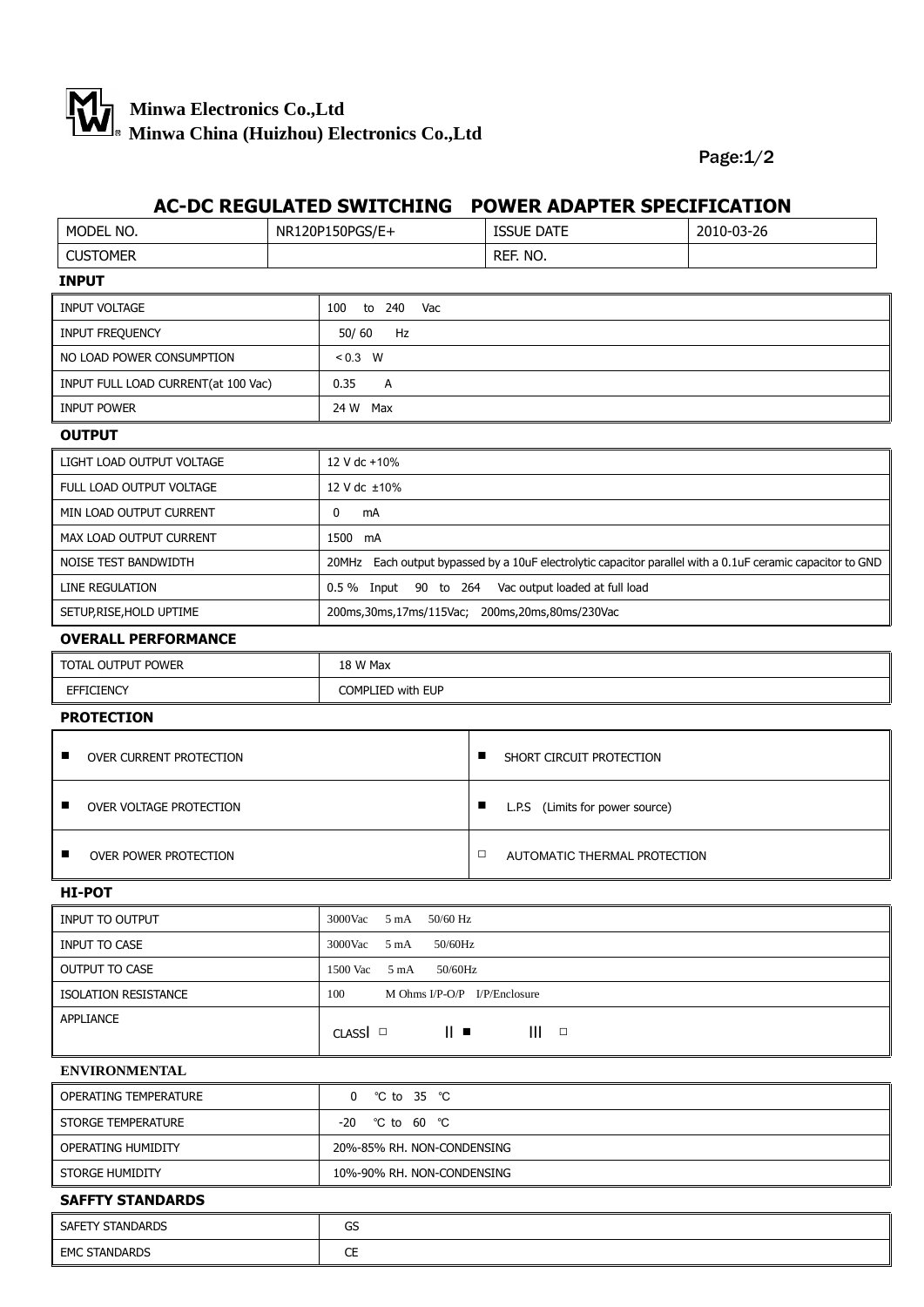$\overline{\phantom{a}}$ 

BURN-IN **BURN-IN** 4 Hours 25℃,full load,220Vac,50Hz



Page:1/2

## **AC-DC REGULATED SWITCHING POWER ADAPTER SPECIFICATION**

| MODEL NO.                        | NR120P150PGS/E+ | <b>ISSUE DATE</b> | 2010-3-26 |
|----------------------------------|-----------------|-------------------|-----------|
| <b>CUSTOMER</b><br>$\epsilon$ ic |                 | REF. NO.          |           |

## **MECHANICAL SPECIFICATION**

| <b>DIMEMSION</b>                   | 82 mm(L)*51 mm(W)* 73.2mm(H) |  |
|------------------------------------|------------------------------|--|
| <b>WEIGHT</b>                      | 140 g MAX exclude packing    |  |
| <b>INPUT CORD</b>                  |                              |  |
|                                    |                              |  |
| INPUT PLUG                         | EU                           |  |
| <b>OUTPUT CORD</b>                 | 1.8M                         |  |
| <b>OUTPUT PLUG</b>                 | 2.1X5.5X12MM                 |  |
| <b>OUTPUT CONNECTOR</b>            |                              |  |
| <b>APPEARANCE &amp; DIMENSIONS</b> |                              |  |
|                                    |                              |  |